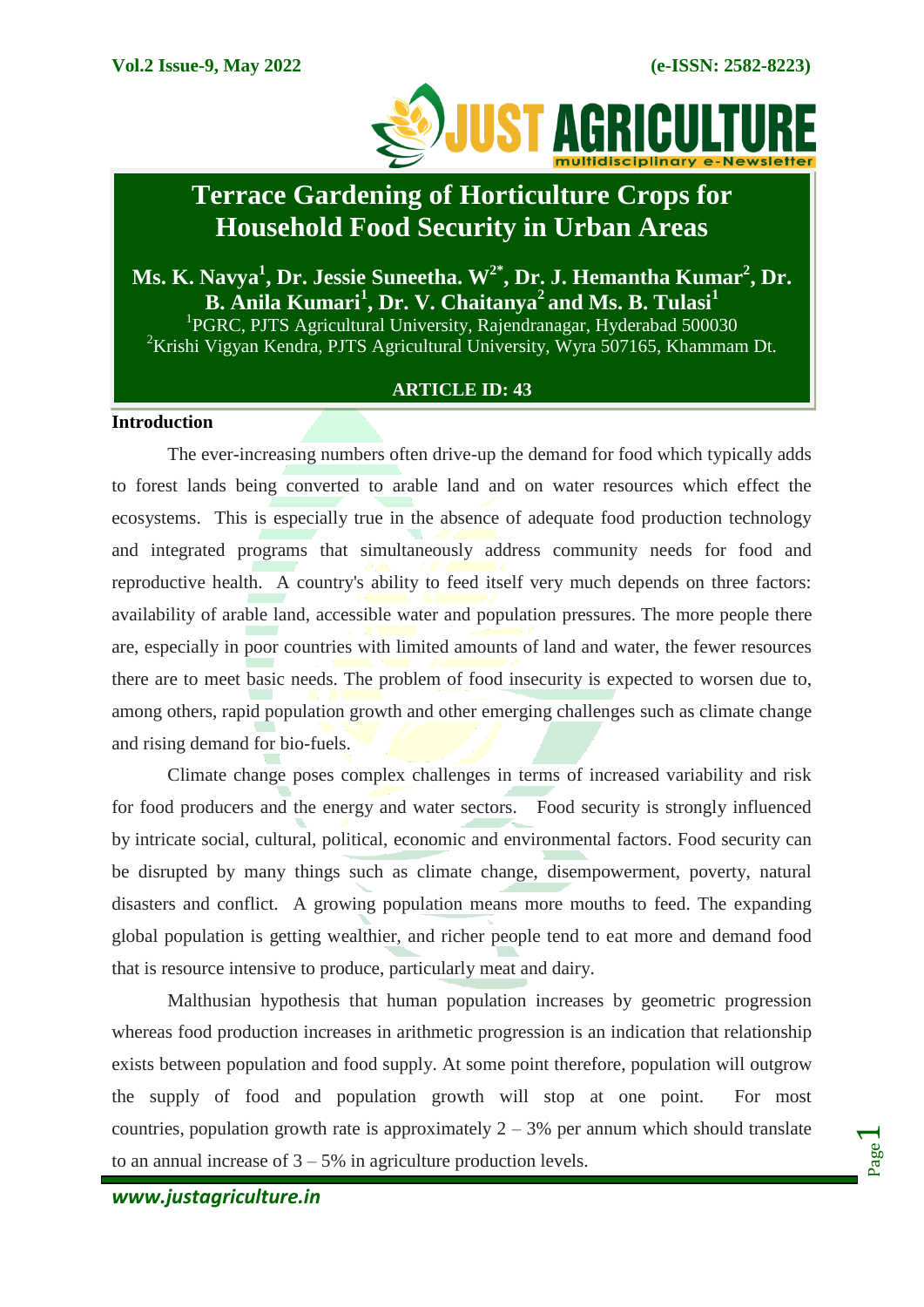

Food security exists when all people at all times have physical, social and economic access to sufficient, safe and nutritious food that meets their daily dietary needs and food preferences for an active and healthy life. The four pillars of food security are availability, access, utilization and stability. The main threats to food security are include ever increasing world population leading to increased demand for food that influence the food price and lead to the disappearance of variety of agricultural plant species. It also causes increased use of water leading to its scarcity and limitation of available land for cultivation along with the regular food losses and food waste. In this context, the idea of developing terrace gardens takes precedence in urban areas where land is not available.

## **Terrace gardening**:

It is the practice of growing a garden on a building's roof or terrace rather than on the ground. It can be practical with vegetable and fruit plants or decorative / ornamental plants that beautify the homes. It has grown highly popular in metropolitan areas where there is little ground space to plant a garden. Rooftop agriculture has the potential to improve a variety of ecosystem services, increase urban biodiversity and reduce food poverty there helping to combat micronutrient deficiencies. Cuba is a unique country with vast areas of urban gardening providing viable options for achieving self-sufficiency and food security. The lack of inputs like fertilizers, pesticides and gasoline for food transportation into the city, Cuban food production became labor-intensive and chemical-free in urban areas resulting in Cuba becoming the world leader in urban agriculture.

# **Basic requirements for terrace gardening**:

It should be started with a few plants like perennial fruit trees and leafy greens as these thrive in planters, grow-bags and even plastic drums. They are a great place to start urban farming for first timers.

 **Making it organic**: To begin with planting should be done on coco-peat and then progress to soil mix for more advanced gardening with experience. The cultivation of fresh salad greens and seasonal potted flowers on a rooftop or terrace garden is easy enough, but growing trees requires a lot more attention especially with the soil. The soil must be light but nourishing, and it must not become waterlogged. As a result, a porous addition such as coco-peat and perlite is required to promote draining of excess water from pots.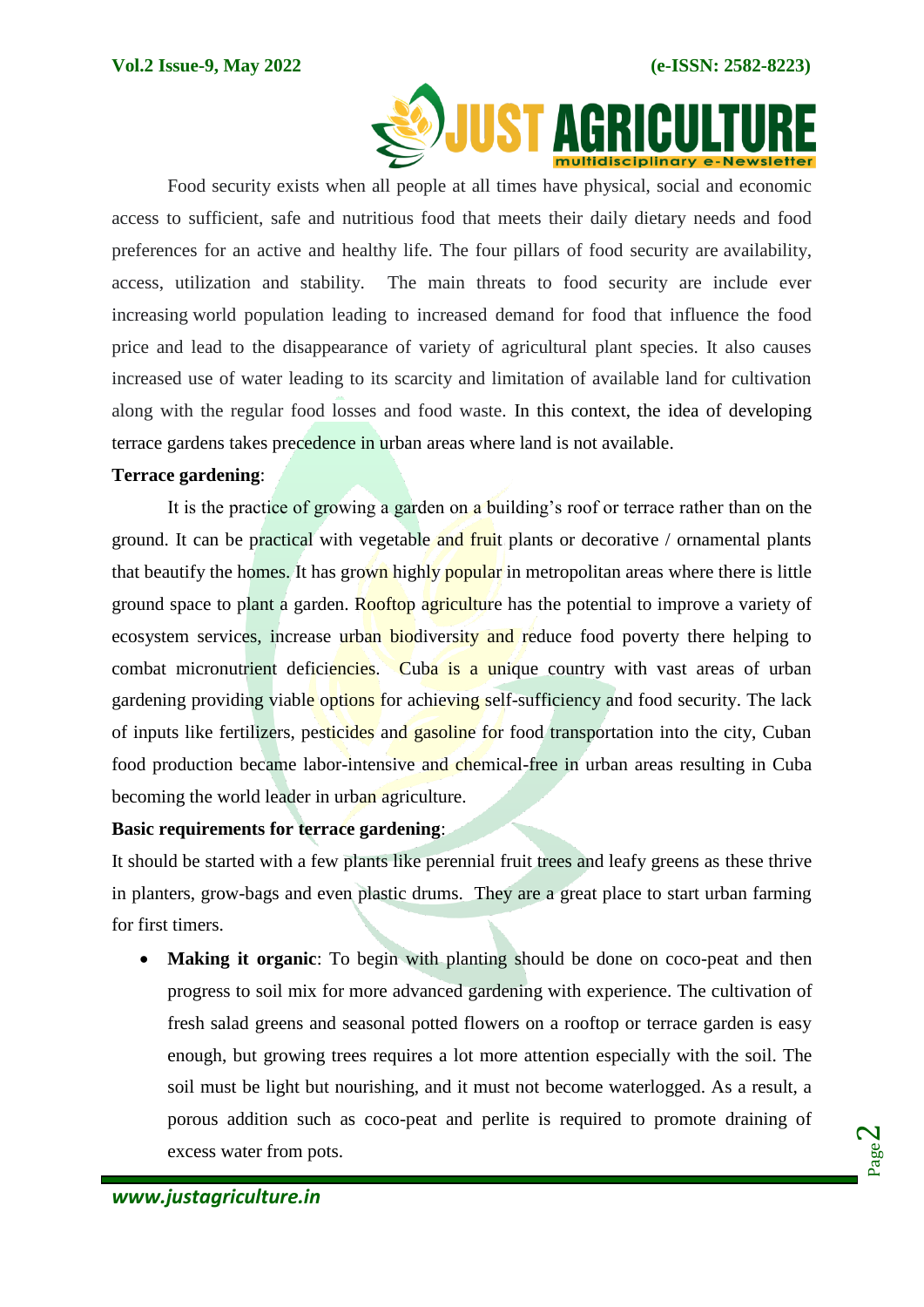

- **Potting mix**: The potting mix can be prepared by taking equal portions of red sand, organic compost and coco peat. They are to be mixed well and left for a week or two to settle before using it in containers. The texture of potting mixture should be balanced and to keep the soil healthy organic fertilizers can be applied every now and then. It should be rich in nutrients as the roots have limited space to grow, adequate water retention due to limited size of pots, proper drainage of water to avoid logging, the soil should be of light weight to avoid excess weight on buildings, good microbial activity to keeps the plants healthy, help them to grow well and give good yields, free of pests and other pathogens and maintain optimum pH level between 6.0 to 7.0 in most cases.
- Gardening tools: These five gardening tools come in handy to start working on terrace garden and they are pocket friendly also. They include trowel, hose pipe or watering can, shovel, gardening rake and pruning scissor.
- **Sufficient access to water:** A terrace built at ground level should be simple enough to water with access to a hose or the ability to bring water to the containers. The utilization self-watering pots might be more carefree if your terrace is at an elevation. The other option is to build a drip irrigation system that will provide water to the plants. The plants are to be watered one to two times during summer months whereas during rainy season water can be avoided as excess water can drain the soil of its nutrients.
- **Perennial fruit Trees**: These should be planted in large grow-bags or durable plastic drums with 100 L capacity. The trees that can be grown in terrace gardens include sapota, guava, custard apple, citrus fruits like orange, lime and sweet lime, star fruit, gooseberry, bananas, rose apple, purple jamun, dragon fruit, mango, litchi and Indian jujube.
- **Tuberous plants and leafy greens**: The tuberous plants include sweet potatoes, potatoes, turmeric and ginger can all be grown separately in deep enough grow bags to accommodate tubers. The conventional spinach, mustard, coriander, methi, mint, amaran thus and lettuce along with Malabar spinach and Brazilian spinach.
- **Seasonal vegetables**: The regular seasonal plants can be placed in 3 X 4 rectangle feet with three to four feet depth. The wooden planks can be layered with plastic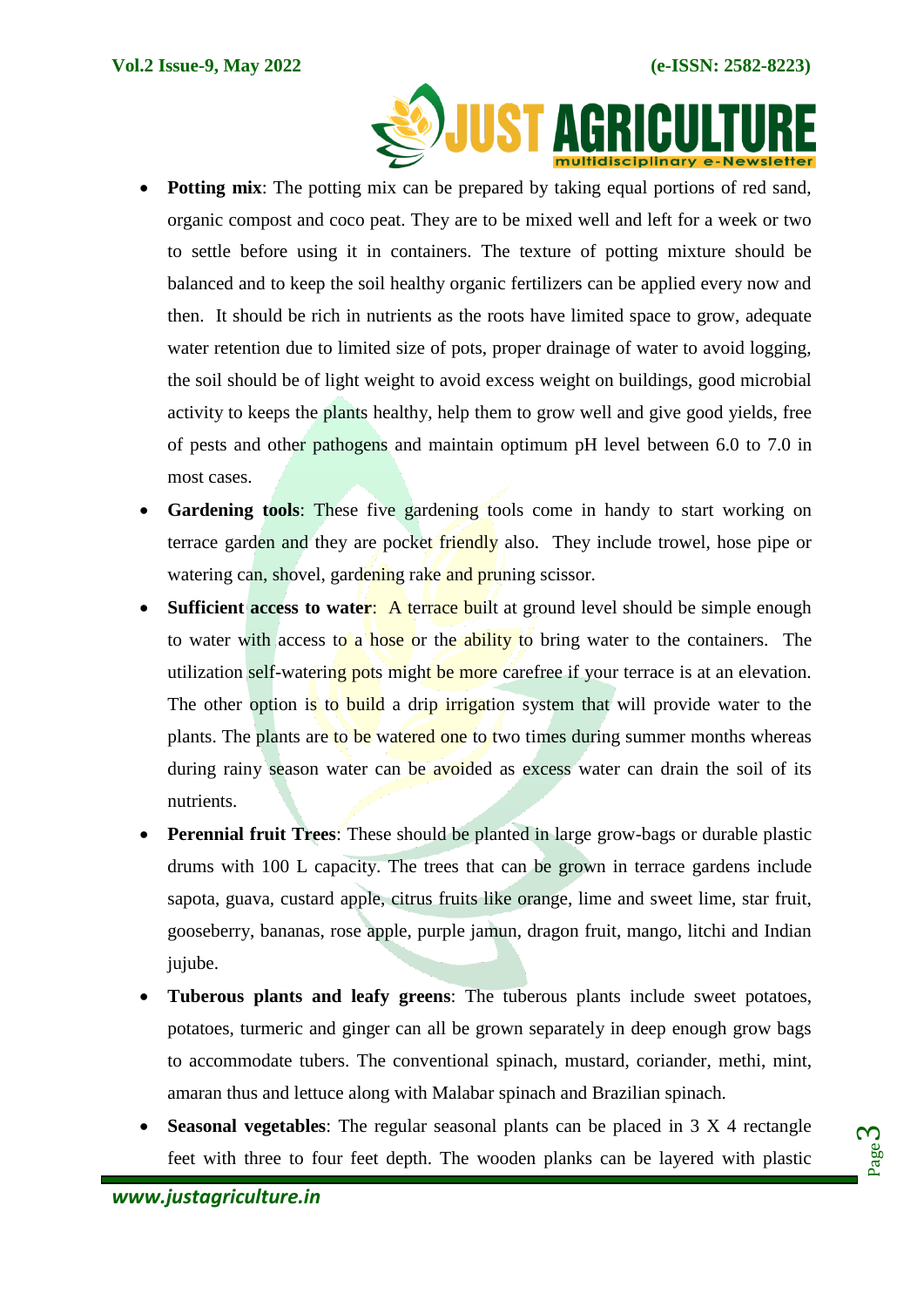

roofing sheets to make these beds. Beans, brinjals, tomatoes, lady's finger, sponge gourd, ridge gourd, snake gourd, bitter gourd and bottle gourd can be cultivated in these beds. Curry lea, as well as gourds, can be grown in small crates of 1 X 1 foot with depth of 2 feet.

 Vegetables should always be grown on the southern or western side of your terrace where they will receive enough of sunlight and thrive.

#### **Benefits of terrace gardening**:

These gardens provide us with fresh, pesticide-free fruits and vegetables. It helps to save money as 15-20 years before, 1 Kg of tomato costed Rs.5 and today its costs around Rs.50/Kg. Similarly other vegetables cost too increased thereby causing increasing the expenditure of a family on vegetables and when grown on terrace this cost can be reduced. It aids in the collection of rainwater and produce medical plants and herbs, which adds to the aesthetic appeal of homes.

It helps us to keep in touch with nature and spending  $15 - 20$  min on terrace garden might help you relax and de-stress. Building a terrace garden helps in keeping the home cool specially for those living in tropical areas. All the plants growing on your terrace will create a micro-environment and will lower the temperature of the surroundings and save up on big bills from using ACs.

They help to reduces carbon footprint by improving the air quality. The farming done using chemicals may deteriorate the soil quality, pollute air and water bodies. It helps to stay fit as gardening is a great exercise, the number of efforts put into maintaining the garden will help to stay fit and active. The taking care of plants, watering them and other activities will keep you physically active and away from your everyday boring exercising routine.

# **Disadvantages of terrace gardening**

When compared to the benefits, terrace gardening has very few drawbacks. Yet, there are certain problems in setting up a terrace garden which are as follows:

- Before starting the terrace garden, the terrace must be adequately water proofed, otherwise, the roof may leak causing severe damage to the roof.
- During rains, if the terrace does not have appropriate slope, water may become stagnant in between the plants there by damaging the roof.